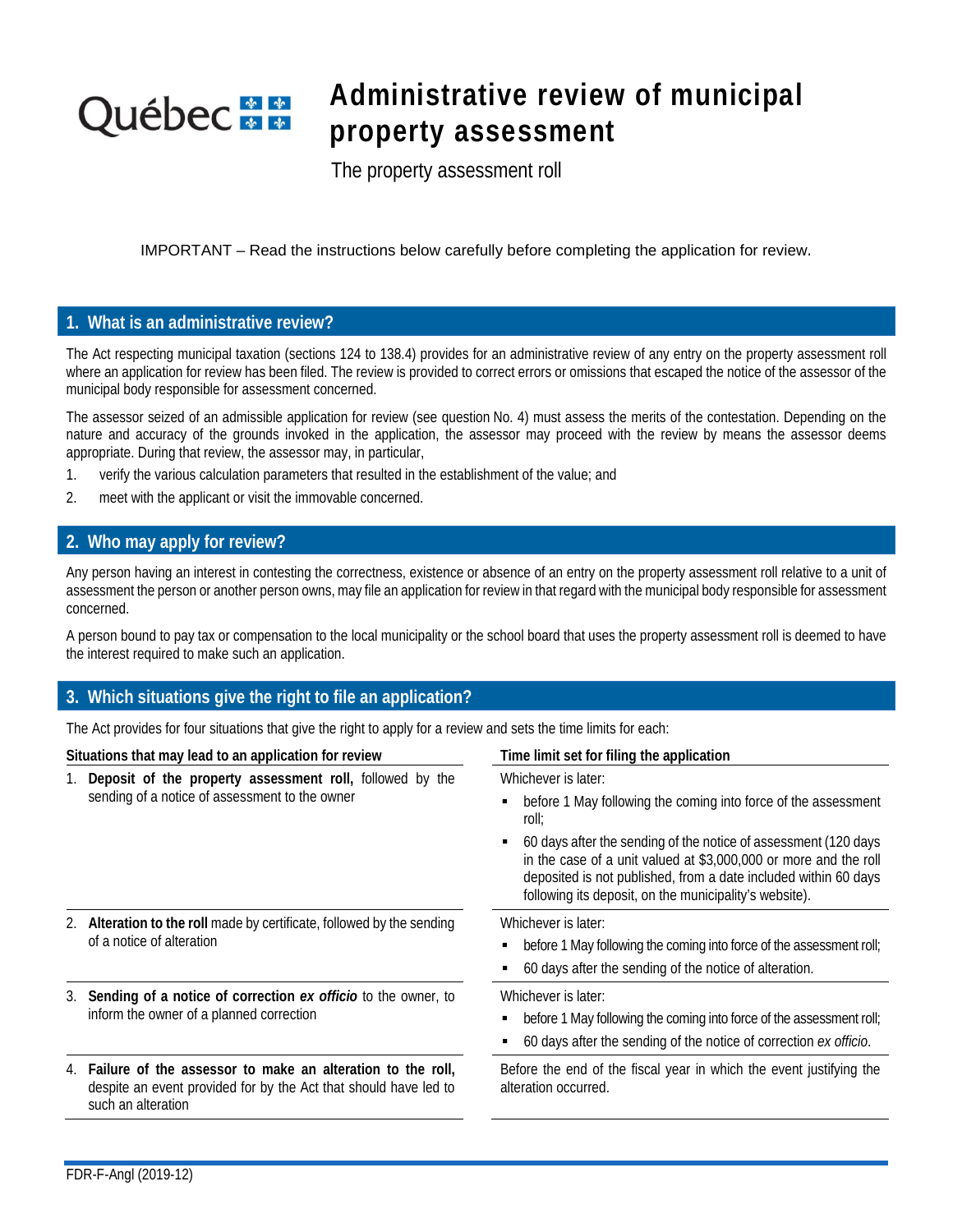### **4. How to make an application for review?**

To be admissible to the municipal body responsible for assessment, an application for review must meet the following conditions:

- 1. **Be made on the form prescribed for that purpose**, namely, this document;
- 2. **Be filed at the location determined** by the municipal body responsible for assessment, namely, the location indicated on the notice of assessment or the notice of alteration. The application may also be sent by registered mail to that location, in which case it must be sent according to the same time limits and conditions as those for filing in person. The day of sending of the application is considered to be the date of filing. It is important to keep proof of sending in case of dispute;
- 3. **Briefly state the grounds** or arguments invoked in support of the application and the conclusions sought. The amount of taxes to be paid does not constitute grounds justifying an alteration to the roll;
- 4. **Be filed within the time limits set** (see question No. 3). Where an application for review could not be filed due to circumstances of irresistible force, the application may be filed within 60 days after those circumstances cease to exist;
- 5. **Include the sum of money** determined and applicable to the unit of assessment concerned, if prescribed by a by-law of the municipal body responsible for assessment.

### **5. What are the steps following the filing of the application?**

At the end of the review process, the assessor provides a written reply to the applicant within the time limits indicated in the table below. A time limit also appears in the "For official use only" section on the copy of the application for review handed to the applicant or on the certificate of filing sent to the applicant. The assessor may propose an alteration or alterations to be made to the roll, in which case the applicant has 30 days following the sending of the reply to accept. The assessor may, however, indicate that no alteration will be proposed.

### **Situations giving the right to file an application Time limit for assessor to reply**

- 1. Deposit of the property assessment roll (situation No. 1 stated in question No. 3)
- 2. All other cases (situations Nos. 2, 3 and 4 stated in question No. 3)

1 September following the coming into force of the assessment roll. Since that time limit may be extended to the following 1April, it is advisable to contact the municipal body responsible for assessment to obtain the applicable time limit.

Whichever is later:

- 4 months after the filing of the application;
- 1 September following the coming into force of the assessment roll.

### **6. What happens if there is no agreement?**

Any person who has made an application for review and who has not reached an agreement with the assessor may exercise a recourse before the immovable property division of the Administrative Tribunal of Québec. **The recourse must be on the same subjects as the application for review**. To be valid, such a recourse must be exercised

- 1. by means of a written motion with the Tribunal. A copy of the application for review which was previously filed may be required; and
- 2. within 60 days after the date of sending of the assessor's reply or, if the assessor has not sent a reply, within 30 days after the time limit the assessor has to reply (see question No. 5).

### **Definitions**

**Municipal body responsible for assessment**: regional county municipality or local municipality in respect of which a regional county municipality has no jurisdiction over assessment that is responsible for preparing and updating every assessment roll within its jurisdiction and justify its content.

**Property assessment roll**: public document containing information prescribed by the Act on each immovable situated in the territory of a municipality.

**Unit of assessment**: the greatest possible aggregate of immovables that: are owned by the same owner or the same group of owners in undivided ownership; are contiguous or would be contiguous if they were not separated by a watercourse, a thoroughfare or a public utility network; are used for a single primary purpose; and can normally and in the short term be transferred only as one whole and not in parts.

**Actual value**: exchange value of a unit of assessment in the free and open market, that is, the price most likely to be paid at a sale by agreement made in the following conditions:

- 1. the vendor and the purchaser are willing, respectively, to sell and to purchase the unit of assessment, and they are not compelled to do so;
- 2. the vendor and the purchaser are reasonably informed of the condition of the unit of assessment, of the use that can most likely be made of it and of conditions in the property market.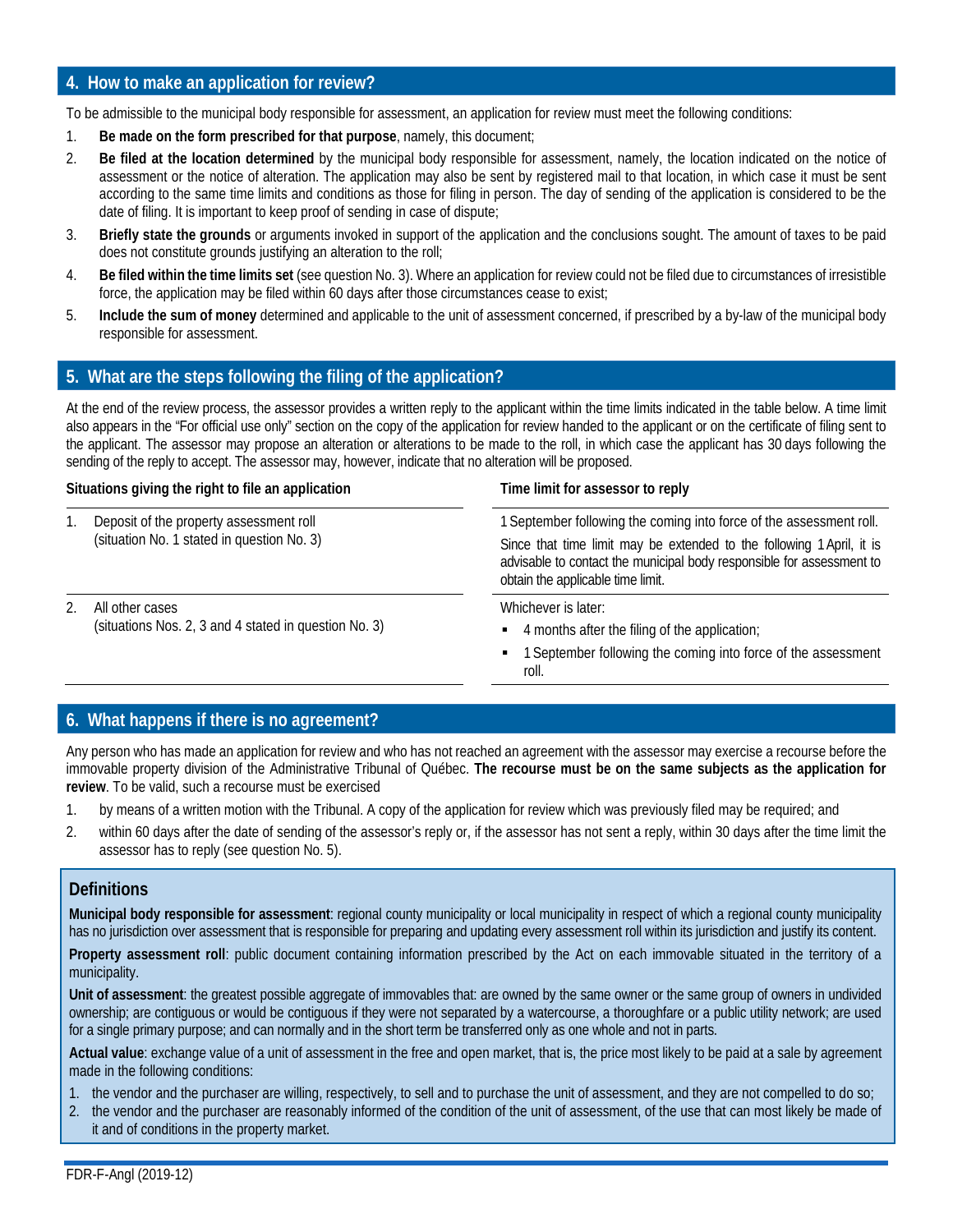

### **IMPORTANT – Read the instructions carefully before completing the application for review.**

|                                   | On request, the personnel on duty at the location determined for filing an application for review must |
|-----------------------------------|--------------------------------------------------------------------------------------------------------|
| assist you in completing the form |                                                                                                        |

| Name of the local municipality on whose roll the unit is entered |                    |                 | Fiscal years to which the roll applies |
|------------------------------------------------------------------|--------------------|-----------------|----------------------------------------|
| For official use only                                            |                    |                 |                                        |
| Application number                                               | Value of immovable | Amount received | Date of receipt                        |
| \$                                                               |                    | \$              | Year<br>Day<br>Month                   |
| Signature of officer<br>Geographic code                          |                    |                 | Time limit for reply                   |
|                                                                  |                    |                 | Year<br>Month<br>Day                   |

### **1. Information on the unit of assessment**

| Address of the unit of assessment                                                                                        |             |
|--------------------------------------------------------------------------------------------------------------------------|-------------|
| Name of the public road<br>Number                                                                                        | Apt. number |
|                                                                                                                          |             |
| Cadastre(s) and lot number(s) (only in the case of a parcel of land without a building or a building without an address) |             |
|                                                                                                                          |             |
| File number (as entered on the roll or the notice of assessment)                                                         |             |
|                                                                                                                          |             |
| 2. Information on the applicant                                                                                          |             |
| Given name<br>Surname or name (of the natural person or the legal person)                                                |             |
|                                                                                                                          |             |
| Mailing address (if different from the address of the unit of assessment)                                                |             |
| Name of the public road<br>Number                                                                                        | Apt. number |
|                                                                                                                          |             |
| Municipality, province or State, country                                                                                 | Postal code |
|                                                                                                                          |             |
| Daytime telephone number (and extension, if applicable)<br>Email                                                         |             |
|                                                                                                                          |             |
| The applicant is:                                                                                                        |             |
| the owner of the unit of assessment or one of its co-owners                                                              |             |
| the representative of the owner                                                                                          |             |
| other, please specify:                                                                                                   |             |
| FDR-F-Angl (2019-12)                                                                                                     |             |

### **KEEP A COPY FOR YOUR RECORDS**